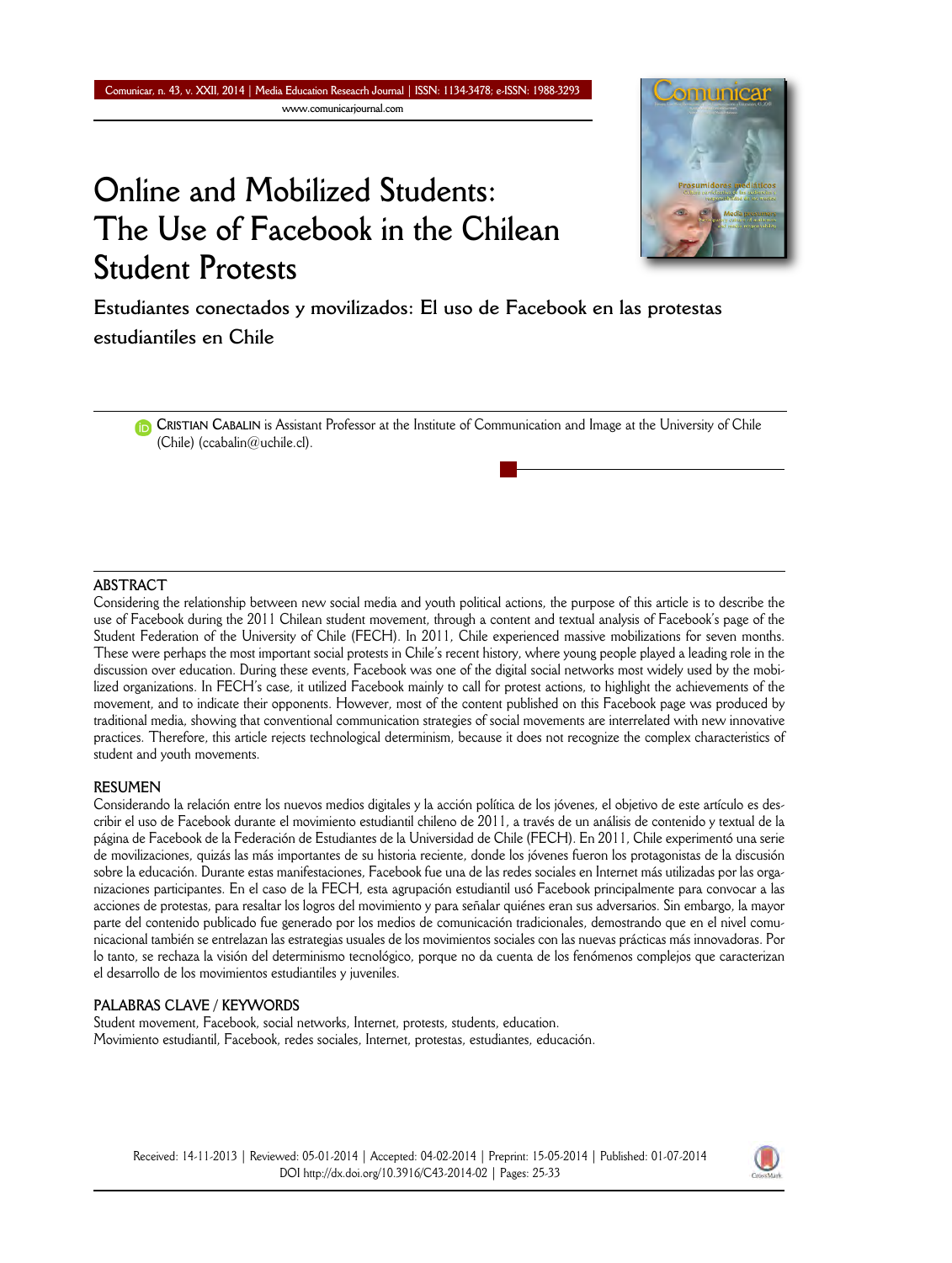# **1. Introduction**

«With rain, with snow, the people still move», sang almost 100,000 students on August 18, 2011 in the streets of Santiago. That day, the temperature was 4 degrees below zero and snow fell on the capital of Chile (Cabalin, 2011). This event was called the «March of Umbrellas» because participants used them to protect themselves from the elements. This was just one of the multiple protests of the «Chilean Winter», as it became internationally known, in reference to the «Arab Spring» that year. Only a few hours after the march, the Student Federation of the University of Chile (FECH) used Facebook to call for a new protest action, stating: «after the beautiful march today, cacerolazo1 at 21:00!». This post received 443 «likes» and 31 people posted comments in support of the cause. This is an example of the combination of traditional and new resources that are currently used by social movements, where digital networks have played a key role in their communication strategies (Castells, 2012).

During 2011, various protest movements developed in different countries («Los Indignados» (The Indignants) in Spain and the «Arab Spring» in Tunisia and Egypt, among others). In fact, for some authors, this was a historic moment that should be remembered as the «year of revolutions» (Fuchs, 2012: 775). One of the characteristics of these citizen mobilizations was the intensive use of social networks. As such, different media began using expressions such as «Facebook or Twitter» revolutions to refer to these events, depending on the importance assigned to a specific social network. However, a number of academic papers on the subject, published in a special issue of the Journal of Communication, qualified this categorization as simplified and popular, demonstrating that the impact of online social networks is complex and contingent on the context where protests develop (Howard & Parks, 2012; Valenzuela, Arriagada & Scherman, 2012). This view allows for the problematization of the notion that contemporary social movements are a consequence of new media on the internet. This causal relationship is associated with technological determinism, which does not recognize the complexity of social movements and their political, social, cultural and economic components (Fuchs, 2012).

However, it is impossible to deny that the internet has provided effective and innovative tools that allow social movements to mobilize supporters and to counteract hegemonic media trends. In fact, one the leaders of the 2011 Chilean student movement, Giorgio Jackson, states that «new technologies served to put a limit to the mainstream media, to show that they no

longer have a monopoly on the represented reality» (Jackson, 2013: 85). Considering this point, this article analyzes the Facebook page of FECH, the most influential federation of students in Chile, to describe how this organization used this digital social network during the student movement.

In order to do this, this paper first presents the relationship between the youth and the internet and then situates this discussion in the Chilean student movement to further describe the use of FECH's Facebook page. It concludes with final remarks.

### **2. Globally connected youth**

The effects of the internet on social capital formation, political participation, cultural diversity and the identity construction of individuals, among other themes, have been studied since the '90s. Young people have received special attention in academic work around new technologies because of the close relationship between youth and the Internet (Tapscott, 2009).

Young people interact with digital social networks more than any other social group. This is a global phenomenon. For example, the youth in Asia share similar experiences via the internet with their peers in the United States or in other parts of the world (Farrer, 2007). However, it would be naive to think that young people are experiencing a full development due to new technologies. In fact, global inequalities are affecting many of them. Unemployment is highest amongst the young, they suffer from vulnerability and many are experiencing «waiting times», a term coined by Jeffrey (2010), which describes the situation of young people in developing countries that bet on education as an instrument of social mobility, but have instead seen those expectations crushed. Furthermore, the representation and social visibility of young people have been dominated by «moral panic» (Valdivia, 2010; Thompson, 1998). The youth are seen as the hope for the future, but at the same time they are the risk in the present (Comaroff & Comaroff, 2005). Against this backdrop, new technologies have allowed them other avenues of expression and participation in society.

New information technologies not only have a high economic component, but also cultural and political ones (Xenos & Moy, 2007). Due to their interactive nature, social networking sites on the internet have been viewed as a collaborative space with immense consequences for the development of young people Some authors have spoken of this as a «historic moment» for youth (Tapscott, 2009), but others are more skeptical about the positive impact of these new technologies (Gladwell, 2010). In the case of the 2006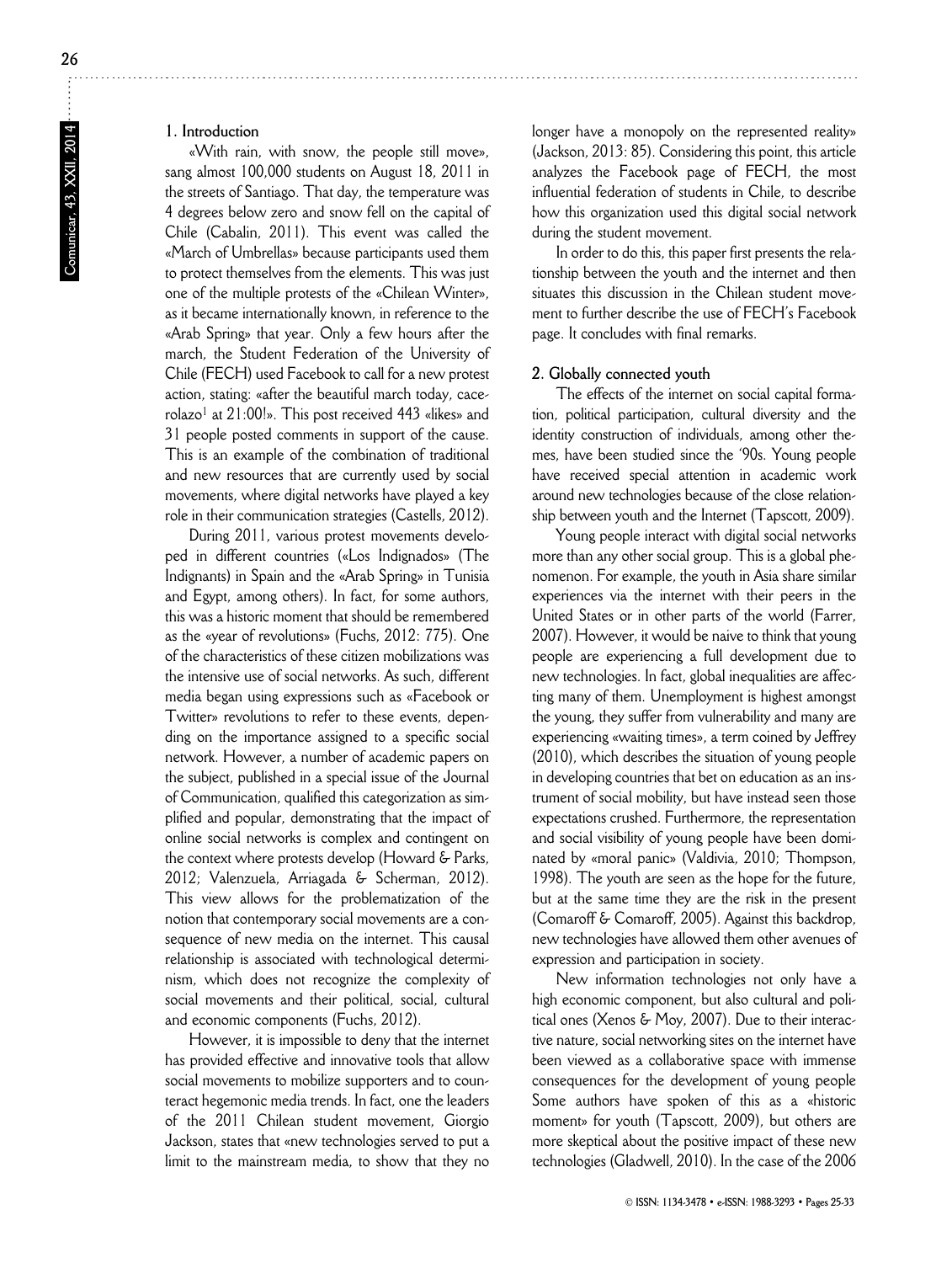and 2011 student movements in Chile, social networks and new media played a key role in the development of the protests. During the «Penguin Revolution», the 2006 secondary school movement, the students used Fotologs, blogs and YouTube to communicate their demands (Condeza, 2009) and in 2011, mobilized students utilized Twitter, YouTube and Facebook as their communication strategies.

Herrera (2012) has characterized this close relationship between young people and digital social networks as the «wired generation». In the case of the Chilean student movement, we can assume that its

protagonists are part of this new generation. Mobilized youths were able to use the internet as a space for the construction of meaning while on the movement. For Castells (2012: 5), this process of production of meanings and concepts is fundamental to the success of social movements, since power is exercised by «the construction of meaning in people's minds, through me chanisms of symbolic manipulation». Online social networks, as such, help to counteract hegemonic power relations. However, Buckingham and Rodriguez (2013) state that new information technologies are far from being an absolute free and democratic received support from 80% of the public, according to various surveys. One of the elements that helped to explain this massive popular support was the ability of the students to frame their message of transformation and to control the media agenda during movement. Students were aware of the need to convert their political objectives into a massive message, as Jackson (2013: 63) points out: «Our initial language was not ideological; it was technical and pragmatic, in the sense that if we wanted to reach more people, we had to start by deleting certain words». The students conveyed a message that condensed the main problems of

**Young people interact with digital social networks more than any other social group. This is a global phenomenon. For example, the youth in Asia share similar experiences via the internet with their peers in the United States or in other parts of the world. However, it would be naive to think that young people are experiencing a full development due to new technologies. In fact, global inequalities are affecting many of them. Unemployment is highest amongst the young, they suffer from vulnerability and many are experiencing «waiting times».**

space, because traditional patterns of domination and control often play out on the internet.

At any rate, the internet does allow for the observation of the development of political participation by young people. In 2011, the mobilized Chilean students showed that their protest actions offline and online were complementary (Valenzuela, 2013), allowing them to overcome the division between «traditional» and «new» movements. In fact, they were able to incorporate both strategies, making them more diverse and difficult to define linearly. However, the «message» of social movements continues to be determined by how the movement operates, which is more important than which media platform was chosen to communicate the movement's operations (Castells, 2012).

# **3. The communication of the movement**

The students were in the streets for 7 months and

the Chilean education system: inequality, low quality, segregation, and indebtedness (Bellei & Cabalin, 2013).

In Chile, the neoliberal model in education was imposed in the '80s during the dictatorship of Augusto Pinochet, implementing the privatization of the educational system, increasing competition, the pauperization of teaching jobs, the weakening of public education, among other specific aspects of the neoliberalization of education on a global scale (McCarthy, 2011). Thus, in 2011, the supposed neoliberal progress faced a critical review by the majority of the population for the first time in 30 years, surprising the administrators of the economic and political systems. As noted by one of the 2011 student leaders, Francisco Figueroa: «few imagined that the model's own children, the youth allegedly lulled by individualism, would rebel against the current state of affairs» (Figueroa, 2013: 72). The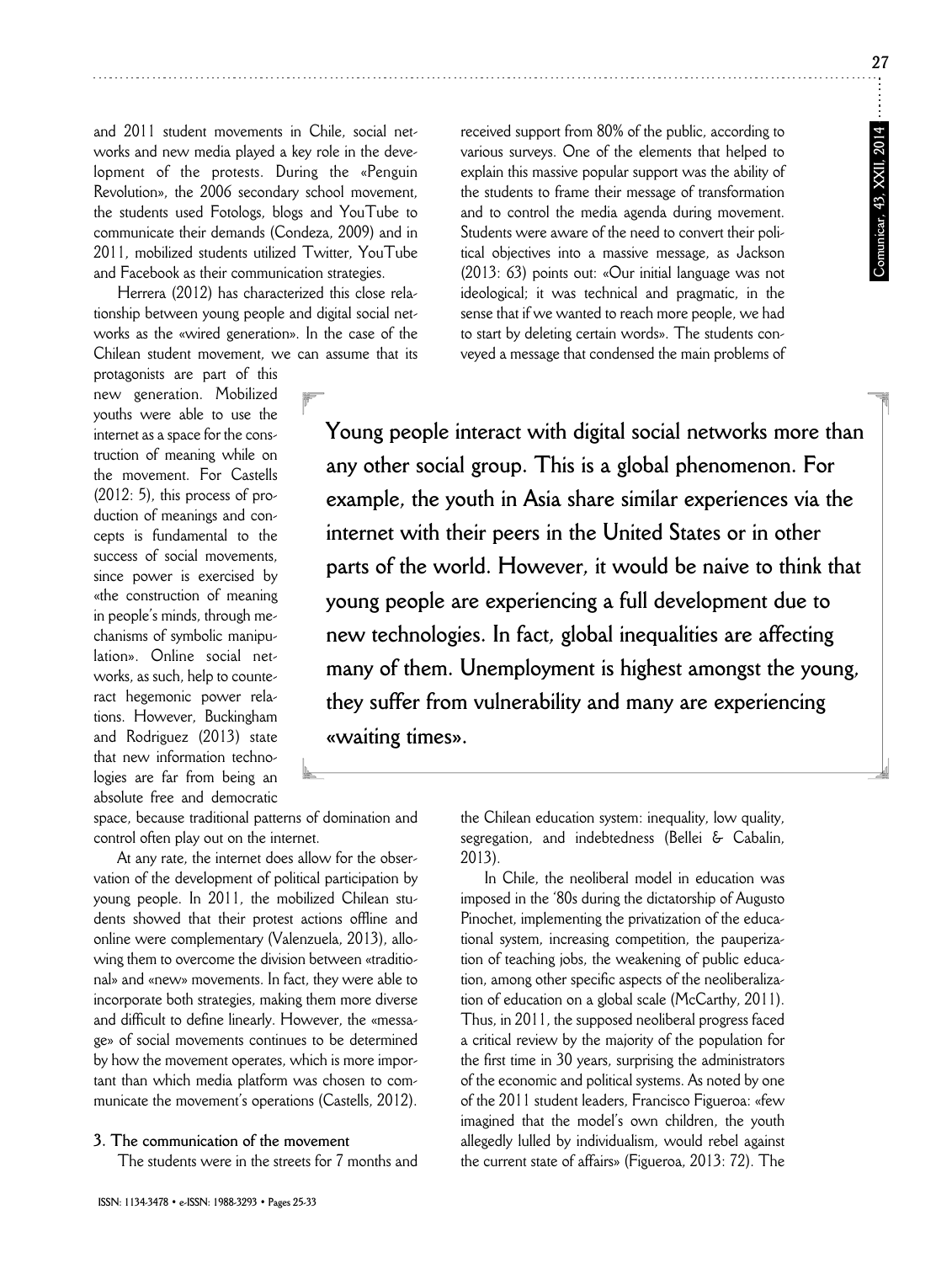student revolts showed precisely how the passivity that the youth were charged with reduced their political participation to only the classical dimension that was established by the routines of the political system. However, young people do participate through other methods.

The 2011 student demonstrations, marches, strikes and takeovers of educational establishments were accompanied by flashmobs, kiss-a-thons, viral campaigns, and other artistic activities, where students used both the physical and digital public space actively. It was a mixture of «Facebook and street», to paraphrase the book Tweets and the Streets: Social Media

the students during the 2011 movement. In fact, 68% of those who mobilized used the internet as an information platform to find out about the movement (Arriagada & al., 2011). Consequently, it is important to analyze how this generation of students displayed their actions through online social networks during the student movement. With this objective in mind and without generalizing the results to all mobilized organizations, the Facebook page of the Student Federation of the University of Chile was utilized as a reference, as it represents one of the most influential institutions in the educational debate in Chile and its president in 2011, Camila Vallejo, was one of the leaders with gre-

**The 2011 student demonstrations, marches, strikes and takeovers of educational establishments were accompanied by flashmobs, kiss-a-thons, viral campaigns, and other artistic activities, where students used both the physical and digital public space actively. It was a mixture of «Facebook and street».**

> and Contemporary Activism (Gerbaudo, 2012), which questions the overemphasis on digital social networks as catalysts for protest actions. The students displayed their demands through a combination of both strategies, demonstrating that «even a new medium, as powerful and participatory as the internet's social networks, is not the message. The message constructs the medium» (Castells, 2012: 122). This means that for a social movement to be successful it requires, among other things, the construction of a persuasive message (Stewart, Smith & Denton, 1994), which connects with the experiences of people. Digital social networks allow for that message to go viral, thus leading to mass impact, especially among the youth sectors. This was understood by the Student Federation of the University of Chile through the use of its Facebook page as the means to distribute their message.

# **4. Methods and material**

86% of young Chileans have a Facebook account and 52% of those young people connect to Facebook every day (Scherman, Arriagada & Valenzuela, 2013). Facebook was the digital social network most used by

atest public visibility in the media. This Facebook page had more than 62,000 «friends» during the movement, surpassing the number of students at the university itself, which shows the extent of its influence beyond the University of Chile.

The new information technologies involve diverse epistemological and methodological approaches. Social networks can be useful for studying social interactions, relationships of belonging, identity

formation and types of discussion, among other themes (Murthy, 2008). According to Coleman (2010: 488), there are at least three categories to study digital media: a) «the cultural politics of media; b) the vernacular cultures of digital media; and c) the prosaics of digital media». The first relates to the interest in the study of the circulation and construction of cultural identities, representations, meanings and collective commitments in digital media. The second approach deals with the analysis of different groups or social phenomena in digital media (for example, blogs, hackers, and memes). Finally, the third approach focuses on the social practices that occur in digital media, which involve economic, financial, cultural or religious aspects. This study uses the first approach.

As the student movement lasted seven months, this sample is restricted to only one month, considering two milestones: a political one (the first change of the Education Minister during the movement) and the other, a symbolic one (the «March of Umbrellas»). These two events represent in some ways, what the student movement meant in the recent history of Chile. On the one hand, the political system was over-

**28**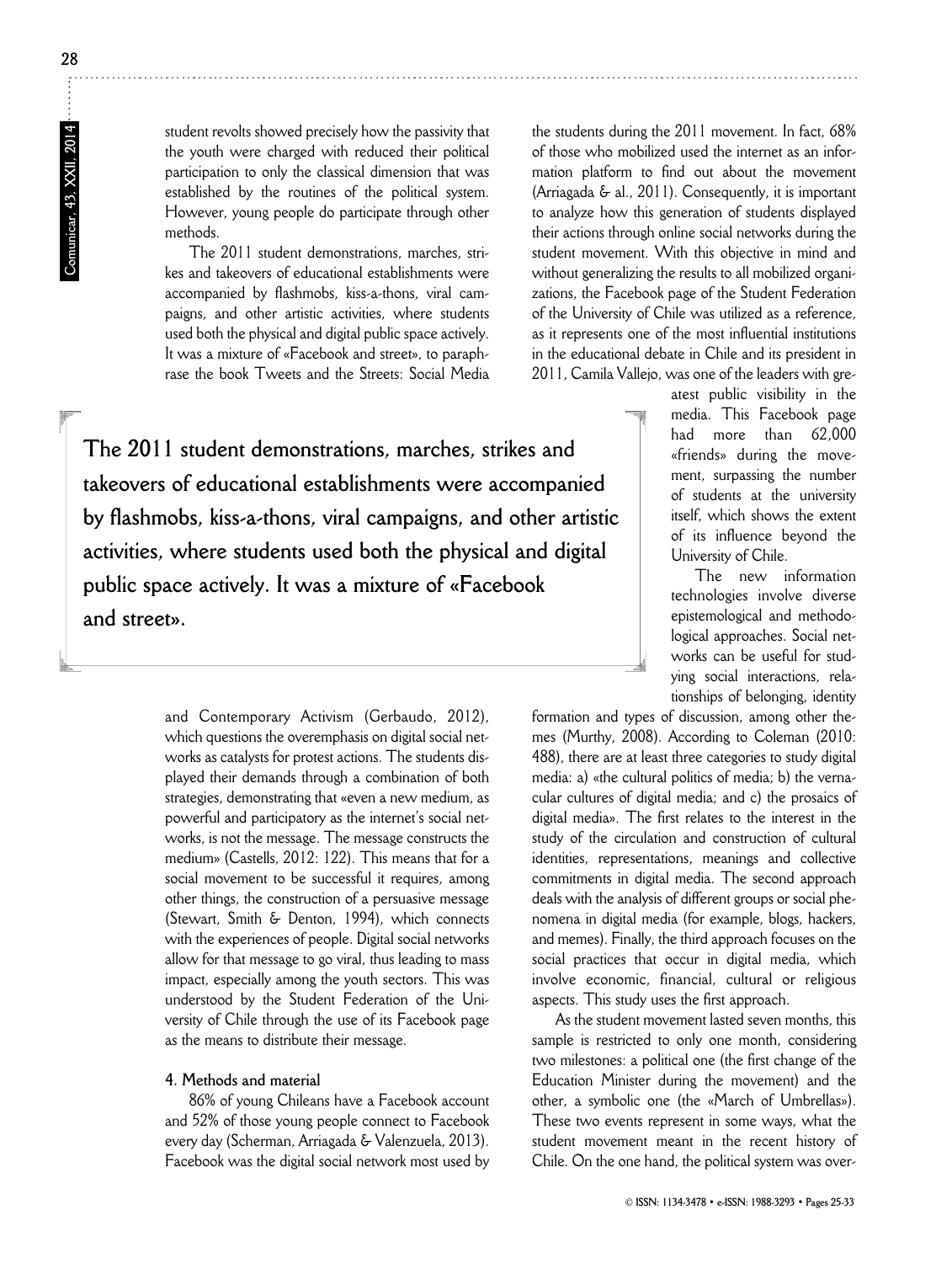come by the force of the mobilized students who questioned the legitimacy of the means of political representation in the country; on the other hand, the persistence of the protests and their size transformed the movement into an expression of the collective commitment of students beyond the particular circumstances of each individual student.

All public posts on FECH's Facebook page that were made over these 33 days were intentionally selected, beginning on July 18th -when the president, Sebastián Piñera, made a change in the cabinet, which included the departure of then Education Minister, Joaquín Lavín, and the appointment of his replacement, Felipe Bulnes- and ending on August 19th, one day after the «March of the Umbrellas». This last event was included to observe how the students addressed the success of the march the day after it occurred. These entries were analyzed into a content analysis matrix (Krippendorff, 2013), deductively constructed from previous literature on social movements and new communication (Stewart, Smith & Denton, 1994; Benford & Snow, 2000; Castells, 2012; Valenzuela, 2013). This methodological design relates to the research question: What were the uses of FECH's Facebook page in terms of content during one of the seven months of student mobilization?

To answer this question and describe the uses of Facebook, eight general categories were used. The first two categories recognized the architecture of the analyzed medium, which regulates and limits its use (Lafi Youmans & York, 2012). These basic categories are:

1) Likes: The number of «likes» on each post was quantified to account for the popularity or acceptance of each entry.

2) Comments: The number of comments for each entry was considered to observe the interaction generated from the initial entry.

The following three categories attempted to describe the communication strategy used by the Student Federation of the University of Chile. In order to do this, the presence  $(1)$  or the absence  $(0)$  of these functions were considered.

3) Own posts: The posts made by FECH were used to quantify whether FECH generated some kind of commentary on their page as a way to frame the content posted.

4) Photos and videos: The presence of images was measured with the understanding that their addition can make an entry more powerful.

5) Organization's Leadership: Considering that their president was Camila Vallejo, a figure widely

© **ISSN: 1134-3478 • e-ISSN: 1988-3293 • Pages 25-33**

known by the public, the use or lack of Camila Vallejo's name was also measured in FECH's posts.

The remaining two general categories attempt to describe content characteristics present in each of the analyzed entries. These categories were:

6) Source of content: It is important to note where the content originated. Therefore, I measured if the content was generated from FECH's own website, if it was content from the University of Chile, if it was from another organization related to the movement or if it was content from the government. Also, I quantified if the content posted was produced by an organization not associated with the movement or by a traditional medium.

7) Media quote: To measure the interaction with other communication platforms, I quantified if the content posted was referring to a form of national, international, student or other digital social media (for example, YouTube) communication.

The final category attempted to describe the purpose of the entry, since the objectives of social movements are also associated with different communication strategies (Stewart, Smith & Denton, 1994). Thus, this category corresponds to:

8) Purpose of Entry: I measured whether the content published summoned participation in protest actions (marches, strikes, etc.) or movement activities (lectures, conferences, etc.). Also, I measured if the entry highlighted achievements or support of the movement (balance of participation, emblematic backups, etc.). Finally, other objectives that could reaffirm the definition of movement (mobilization reasons) or replies to or mentioning opponents (government, police, etc.) were also measured.

This descriptive content analysis was complemented with textual analysis of the posts made by FECH to describe and understand how public content on their Facebook page was framed. The textual analysis followed the approach proposed by Norman Fairclough (2003), who understands discourses as a facet of social life in interaction with other social dimensions. Discourse is, ultimately, a social practice (Fairclough, 2003). This textual analysis was done to account for the broader use of Facebook, considering the importance of generating messages and meanings in the development of social movements (Castells, 2012).

### **5. Results**

Considering the eight general categories mentioned, 552 posts were identified during the month of analysis (an average of 16.7 posts per day), which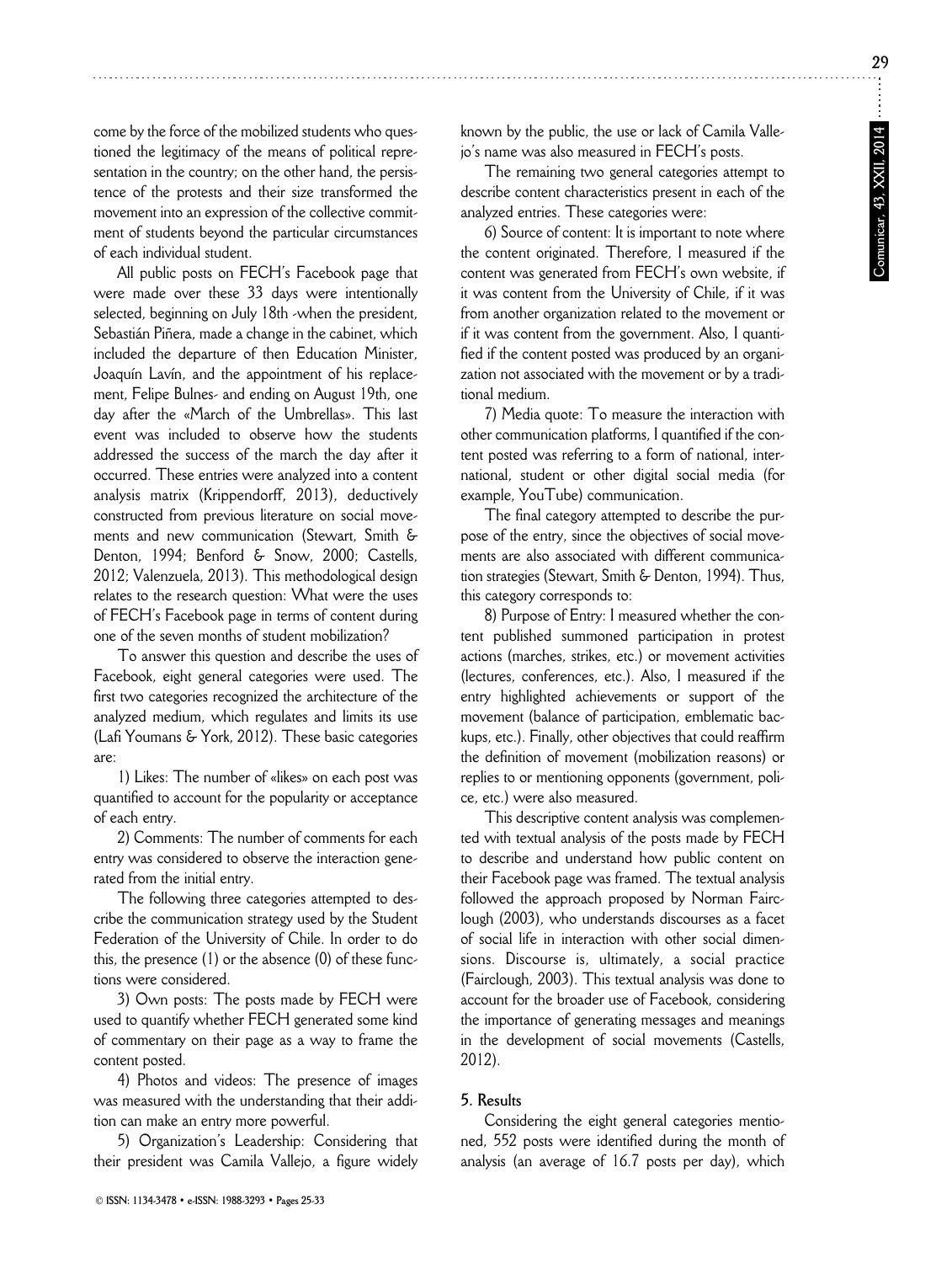shows the intensive use of this digital platform by FECH. There were 47,314 approvals (likes) on the content posted and 8,686 comments. In other words, each post generated on average 15.7 reactions from fans of the page.

## **5.1. Content**

The analysis shows that FECH used its Facebook page primarily as a source of information for the student movement. The vast majority of posts were accompanied by a comment made by FECH itself, which tried to explain, elaborate on or summarize the content posted. In 85.7% of the 552 posts, FECH made its own introduction to frame the discussion. However, the presence of visual «hooks» (photos or videos) was lower than expected, considering how frequently the use of Facebook is associated with the publication of images. Only 58.5% of the posts analyzed used photos or videos. References to the leadership of the organization had even lower numbers. Camila Vallejo was practically never mentioned in the entries. Just 43 of the 552 posts included some mention of the president of FECH. This result is striking because of the high public visibility of the leader, but it could be explained by the very nature of FECH, whose leadership is made up of a list of representatives who are voted in each year. Thus, the organization is not serving a particular leader, but rather all student groups that make up its board.

Another result highlighted is the use of content produced by some type of traditional media. The majority of posts incorporated content generated by an organization not related to FECH. In fact, 40% of the posts corresponded to traditional media content and only 22.6 % is content generated by FECH itself. This illustrates that the Facebook page was mostly used to respond to the content published on other media platforms. References to content generated by the University of Chile (4), by another organization of the movement (7), by the government (3), or by an organization not directly linked to the movement (10) were scarce.

In summary, the major source of content for FECH's Facebook page was traditional media (radio, print and online newspapers, television). Specifically, national media are the main sources of content (37% of the 552 posts). International media only appear 14 times, despite the wide coverage of the movement in various countries. In addition, consistent with the low number of images in the analyzed posts, there were only 28 occasions when YouTube was referenced.

With regard to the purposes of each post, the use

of Facebook by FECH responded to the usual characteristics of the communication strategies of social movements. Its main uses are: to mobilize supporters through the call for protest actions or movement activities (29.2%), to highlight achievements, outstanding support and mass demonstrations of the movement (27.5%) and to remind readers who were the opponents of movement (24.3%). The remaining 47 posts were intended to explain the main reasons for the student conflict. Through these communication uses, FECH contributed to the construction of interpretive frameworks for collective action, defined as «actionoriented sets of beliefs and meanings that inspire and legitimate the activities and campaigns of a social movement organization» (Benford & Snow, 2000: 614). The constant references to the popularity of the protests and the support that the students gained showed the «success» of the movement and the need to keep going, without forgetting who the opponents were. This was the framework for action that was communicated via FECH's Facebook.

### **5.2. Textual analysis**

For textual analysis, 473 posts were examined, which included a header generated by FECH. The vast majority of these texts were direct references to content posted, in an attempt to introduce and contextualize the information. Also, in these posts, additional data were added to those mentioned in the posted content or information spread by traditional media was rejected. Some examples are: «Meet the new Minister of Education. Complete information on Felipe Bulnes» (19-07-2011), «Dear all, at this time have a double eye [be careful] when reading certain media» (19-07- 2011), «They have invented many things to discredit us, pay attention to the info [sic] circulating» (19-08- 2011). These types of messages were accompanied by explanatory notes. Through these means, the information available to participants of the movement spread and a counter-framing of news events published by traditional media (Squires, 2011) was realized.

The vast majority of FECH's own comments are short, accurate and informative texts. This can be explained because the Facebook page was administered by the young professionals of the organization, who have knowledge about communication. For example, commenting on the change of minister by President Piñera, FECH wrote: «A change in Minister is not enough, we demand a change in state policies!» (19-07-2011). Or to call a protest activity during the Chilean winter: «The rain isn't going to stop us either!» (28-07-2011). As expected, all references to the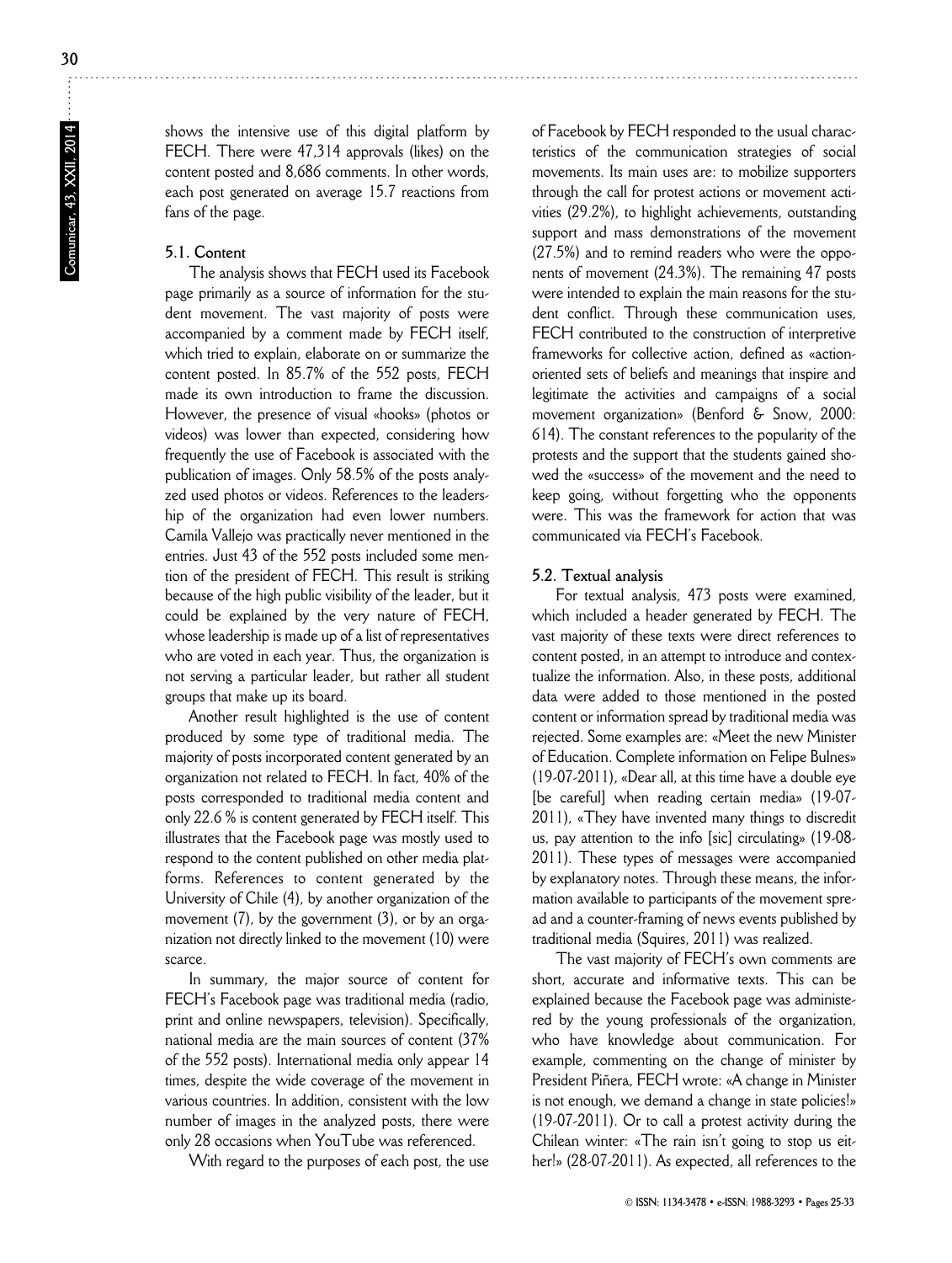**31**

movement's actions were positive and the references to the adversaries were negative, confirming the polarization communication strategy employed by social movements (Stewart, Smith & Denton, 1994).

The positive approach of the texts intended to show the support and achievements of the movement, counteracting the official conservative voices criticizing students (Cabalin, 2014). This discursive strategy was also intended to motivate and add supporters to the demonstrations organized. Thus, when there was an unauthorized march, which was violently repressed by

the police on August 4, 2011, FECH posted on its Facebook: «The March Continues!! No repressive media that the government unleashes will achieve [or] undermine the strength of our movement. We respond with more unity and more fight!». During that day, there was a greater degree of violence against the student movement and Facebook was used as a platform to denounce such actions: «Throughout Chile We Are Being Repressed»; «What has happened in our country today Cannot Go Unpunished!». Messages written in capitalized words by the administrators of the Facebook page show that the emphasis of the students' complaints was affirmed by the leaders of the movement in its subsequent statements to traditional media.

also a way to promote participation and turn readers into activists in these actions.

In short, the messages published by FECH demonstrated that the following communication functions were used on Facebook: disseminating and framing information, responding to opponents and traditional media, counteracting official information, calling for public demonstrations and events, highlighting the positive results of the protest actions and support obtained, calling for adhesion, and finally, acknowledging and identifying the main detractors of the movement.

**Obviously, new information technologies are fundamental to the development of the current youth movements, but cannot be considered exclusively as the factors that enable the success and scope of these movements. In the case of the Chilean student movement, its prolonged development is explained by structural reasons associated with the reproduction of inequalities in the educational system and the political and cultural reconfigurations of the country. Nonetheless, Facebook and other digital platforms were key to the success of the mobilizations, facilitating the transformation of many of the bystanders into activists of the movement.**

Other common uses of the messages were to broadcast the activities of the movement, to gather information for the development of demonstrations across the country or to reaffirm the protest actions. For example: «Let everyone in the world know that today in Chile we could not protest and congregate publically» (04-08-2011); «How is the cacerolazo going at home?» (09-08-2011); «Yesterday we were 100,000 in the rain in Santiago, peacefully beautiful. This Sunday everyone is invited to Family Sunday for Education, with everyone for everyone» (19-08-2011). These types of messages explicitly called for the interaction with fans of the page, asking on the one hand for «help» in denouncing unjust acts and, on the other hand, seeking feedback on the protest actions. It was

# **6. Conclusion**

As noted, one of the most important organizations of the 2011 Chilean student movement used Facebook intensively, but this use replied to classic schemes of social movements. This indicates that current protest actions synthesize traditional actions in new innovative ways, which dismisses any hint of technological determinism in the analysis of protest actions of these movements. According to Valenzuela (2013), in the case of young Chileans, the use of social media networks to express opinions and join social causes, predicts a higher probability of young people participating in public demonstrations, but cannot be considered a trigger for political actions. Social movements use digital social networks as a tool in a wide variety of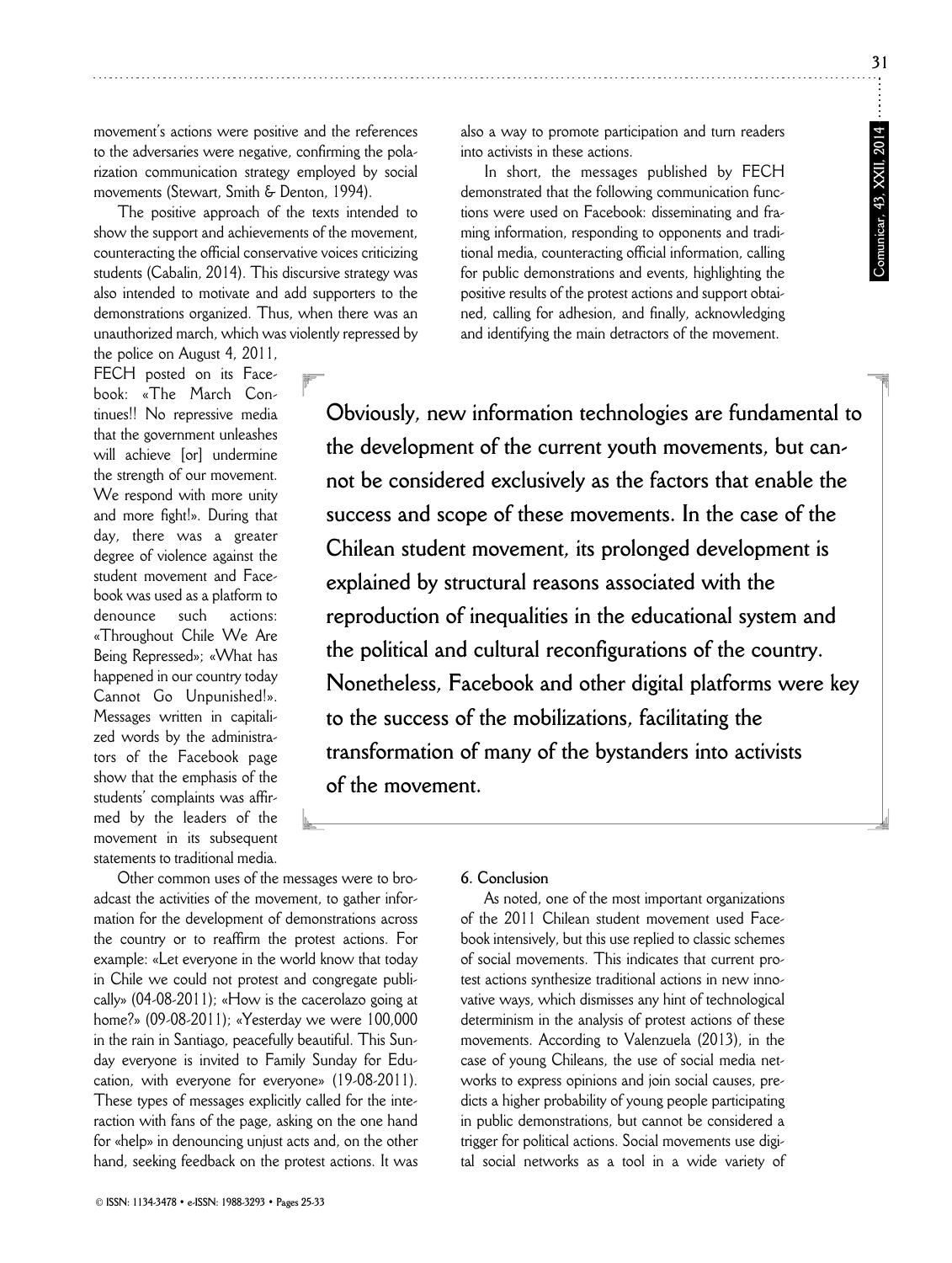actions, ranging from street marches to viral internet campaigns, as a case study of the 15M movement in Spain illustrated (Hernández-Merayo, Robles-Vilchez & Martínez- Rodríguez, 2013).

In the case of FECH, the increased use that this organization gave to its Facebook page was made on the basis of specific mobilization strategies, such as the call for marches, debates and conferences, in addition to permanently highlighting its opponents as responsible the conflict. Aware of the importance of communication for the success of the movement, the students also resorted to traditional media, whose reports were the main content on FECH's Facebook page. This content, which often criticized the students, was recontextualized in the analyzed posts through explicit comments or direct calls to not believe the information published by traditional media sources. Along this line, the wisdom of one of the student leaders frames this idea saying: «We were on the radio, television news, and in the morning newspaper. This happened despite the lines of editors and the interests of some media sources, which responded against our rebellious and transgressive message, focusing its efforts in distorting our opinions and focused on showing the movement with a violent and uncompromising character, almost criminal character» (Jackson, 2013: 21-22).

Social networking sites were not used only for this counter-framing, but also for communicating the message of the mobilized students. Social movements see communication as «the lifeblood» (Stewart, Smith & Denton, 1994: 159) and Chilean students understood this well.

Obviously, new information technologies are fundamental to the development of the current youth movements, but cannot be considered exclusively as the factors that enable the success and scope of these movements. In the case of the Chilean student movement, its prolonged development is explained by structural reasons associated with the reproduction of inequalities in the educational system and the political and cultural reconfigurations of the country. Nonetheless, Facebook and other digital platforms were key to the success of the mobilizations, facilitating the transformation of many of the bystanders into activists of the movement.

Considering the above, it would be interesting to investigate other aspects of the relationship between new digital media and the actions of protesting youths. For example, the processes of appropriation of these new technologies by young people and their impact on citizen mobilizations or generational identity could be examined. This approach was beyond the scope and objective of this article, but in the same way, the study presented allowed for the analysis of the uses of Facebook communication developed by an influential organization in the 2011 Chilean student movement.

### **Notes**

 $<sup>1</sup>$  A special type of protest where pots, pans and other kitchen uten-</sup> sils are banged together noisily to call attention to a specific cause.

# **References**

ARRIAGADA, A., SCHERMAN, A., BARRERA, A. & PARDO, J. (2011). *La generación movilizada. Qué pasa* (http://goo.gl/ncBaCy) (13-11- 2013).

BELLEI, C. & CABALIN, C. (2013). Chilean Student Movements: Sustained Struggle to Transform a Market-oriented Educational System. *Current Issues in Comparative Education, 15 (2),* 108-123.

BENFORD, R.D. & SNOW, D.A. (2000). Framing Processes and Social Movements. An Overview and Assessment. *Annual Review of Sociology, 26,* 611-639. (DOI: 10.1146/annurev.soc.26.1.611). BUCKINGHAM, D. & RODRÍGUEZ, C. (2013). Aprendiendo sobre el

poder y la ciudadanía en un mundo virtual. *Comunicar, 40,* 49-58. (DOI: http://dx.doi.org/10.3916/C40-2013-02-05).

CABALIN, C. (2014). The Conservative Response to the 2011 Chilean Student Movement: Neoliberal Education and Media. *Dis course: Studies in the Cultural Politics of Education.* (DOI: http:// dx.doi.org/10.1080/01596306.2013.871233).

CABALIN, C. (2011). *La democracia de los estudiantes. Perfil.* (http://goo.gl/twtvxB) (15-02-2014).

CASTELLS, M. (2012). *Networks of Outrage and Hope. Social Movements in the Internet Age.* Cambridge, MA: Polity Press.

COLEMAN, E.G. (2010). Ethnographic Approaches to Digital Media. *Annual Review of Anthropology, 39,* 487-498. (DOI: 10.1146/an nurev.anthro.012809.10494).

COMAROFF, J. & COMAROFF, J. (2005). Children and Youth in a Global Era: Reflections on Youth. From the Past to the Postcolony. In A. Honwana & F. De Boeck (Eds.), *Makers & Breakers: Children and Youth in Postcolonial Africa.* (pp. 19-30). Trenton, NJ & Asmara, Eritrea: Africa World Press.

CONDEZA, A.R. (2009). Las estrategias de comunicación utilizadas por los adolescentes. *Cuadernos de Información, 24,* 67-78. (DOI: 10.7764/cdi.0.35).

FAIRCLOUGH, N. (2003). *Analysing Discourse. Textual Analysis for Social Research.* New York: Routledge.

FARRER, J. (2007). Networked and not Inhibited: Asian Youth Culture in a Globalizing World. *Global Asia, 2 (1),* 102-110.

FIGUEROA, F. (2013). *Llegamos para quedarnos. Crónicas de la revuelta estudiantil.* Santiago: LOM Ediciones.

FUCHS, C. (2012). Some Reflections on Manuel Castells' book Networks of Outrage and Hope. Social Movements in the Internet Age. *Triple C, 10 (2),* 775-797.

GERBAUDO, P. (2012). *Tweets and the Streets. Social Media and Contemporary Activism*. London: Pluto Press.

GLADWELL, M. (2010). Small Change: Why the Revolution will not be Tweeted. *New Yorker.* (http://goo.gl/ikIFec) (13-11-2013).

HERNÁNDEZ-MERAYO, E., ROBLES-VÍLCHEZ, M.C. & MARTÍNEZ-RODRÍGUEZ, J.B. (2013). Jóvenes interactivos y culturas cívicas: Sentido educativo, mediático y político del 15M. *Comunicar, 40,* 59-67. (DOI: http://dx.doi.org/10.3916/C40-2013-02-06).

HERRERA, L. (2012). Youth and Citizenship in the Digital Age: A View from Egypt. *Harvard Educational Review, 82 (3),* 333-352.